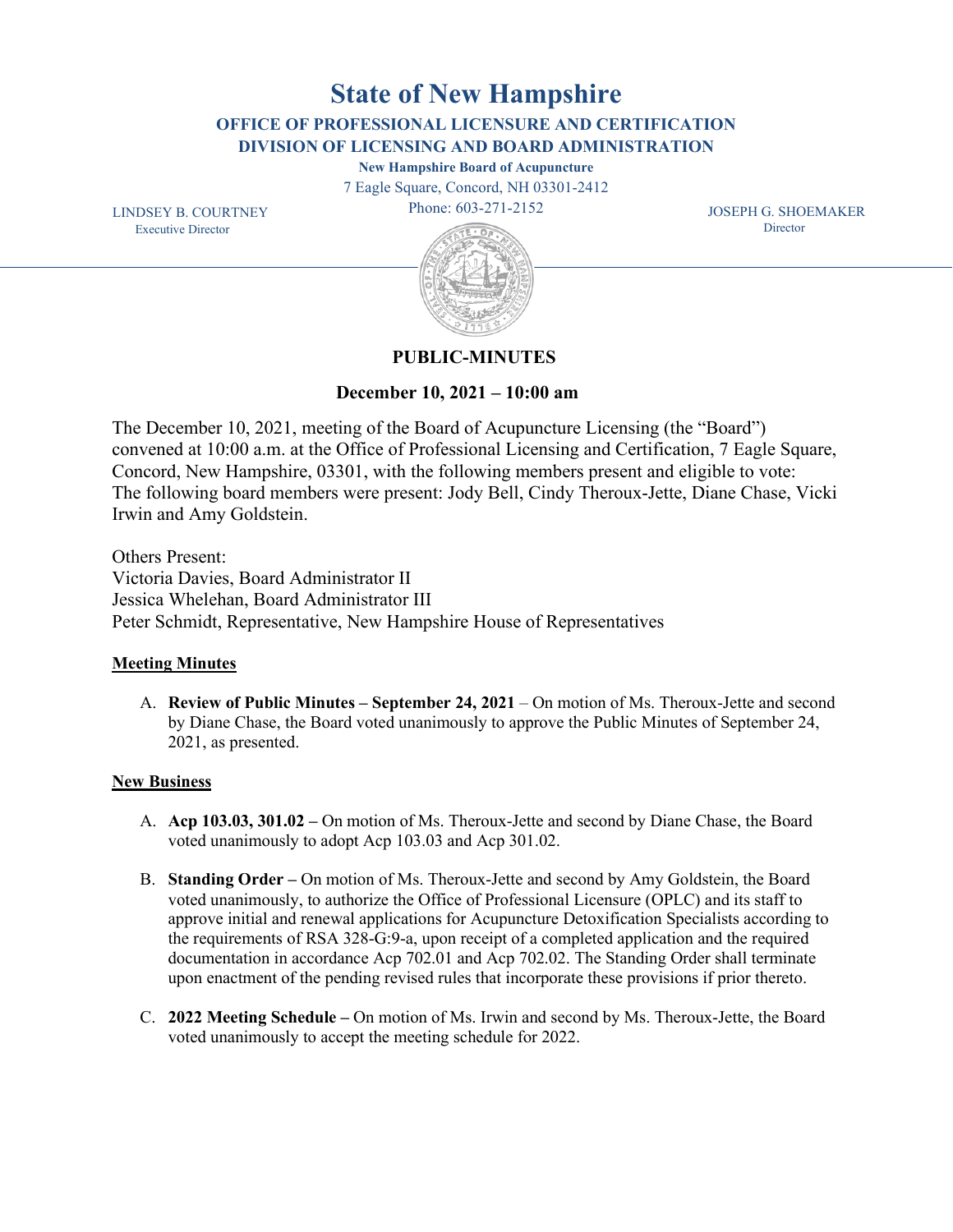On motion of Ms. Theroux-Jette and second by Ms. Goldstein, the Board voted unanimously, by roll call, to move into non-meeting at 11:56 a.m.

On motion of Ms. Theroux-Jette and second by Ms. Goldstein, the Board voted unanimously to move from non-meeting back into public session at 3:04 p.m.

- D. **House Bill 1192 –** On motion of Ms. Goldstein and second by Ms. Irwin, the Board voted unanimously to approve the proposed HB1192, as amended and authorized Ms. Theroux-Jette to submit the proposal to the appropriate legislative authorities.
- E. **Interim Rules Plc 1001 and 1003 - Interim rule Plc 1001**, which set the PHP fee at \$16.00 for initial application and renewal. In addition, Plc 1003, set in place a new fee schedule for Board meetings and changed the manner in which the mileage was calculated.
- F. **Proposed rule change Plc 1002 –Proposed rule change for Plc 1002**. OPLC has proposed to charge all boards the same average cost per licensee for shared costs. The justification for this is that all boards have access to the same services provided through shared costs.

#### **Initial License Application**

- A. **Natasha El-Massih** On motion of Ms. Theroux-Jette and second by Ms. Goldstein, the Board voted unanimously to accept Ms. El-Massih's initial application for licensure.
- B. **Scott Bendell, Ratification** On motion of Ms. Theroux-Jette and second by Ms. Goldstein, the Board voted unanimously to ratify Mr. Bendell's initial application for licensure issued on October 4, 2021.
- C. **Kimberly Dowling** On motion of Ms. Theroux-Jette and second by Ms. Bell, the Board voted unanimously to approve Ms. Dowling's application for licensure.

#### **Initial Application Acupuncture Detoxication Specialist**

- A. **Christiane Rodriguez (Late Renewal)** On motion of Ms. Goldstein and second by Ms. Theroux-Jette, the Board voted unanimously to approve Mr. Rodriguez's application for licensure.
- B. **Donlon Wade (Late Renewal) Ratification** On motion of Ms. Theroux-Jette and second by Ms. Irwin, the Board voted unanimously to ratify Mr. Wade's license issued on November 2, 2021.

At 3:05 p.m., pursuant to RSA 91-A:3, and upon motion by Cindy Theroux-Jette and second by Amy Goldstein, the Board voted by roll call to go out of public session and into non-public session because public disclosure may render a proposed action ineffective or adversely affect the reputation of a person other than a Board member.

At 3:14 p.m., Cindy Theroux-Jette moved to seal the non-public minutes. Jody Bell seconded the motion. The Board voted unanimously by roll call vote to maintain the privacy of the items discussed in nonpublic session pursuant to RSA 91-A:3, on the grounds that public disclosure may adversely affect the reputation of a person other than a Board member or render the proposed action ineffective.